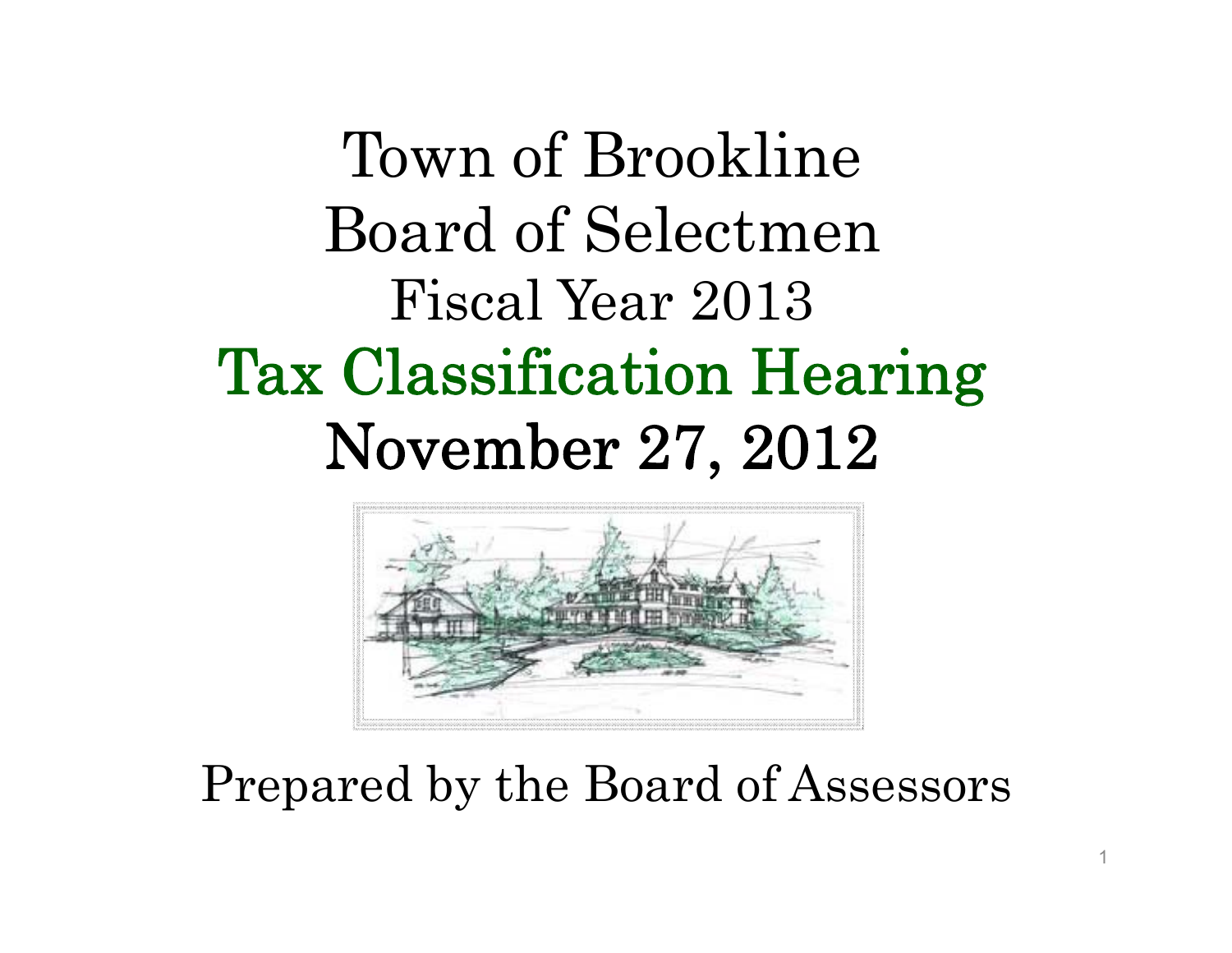#### FY2013 Town Budget

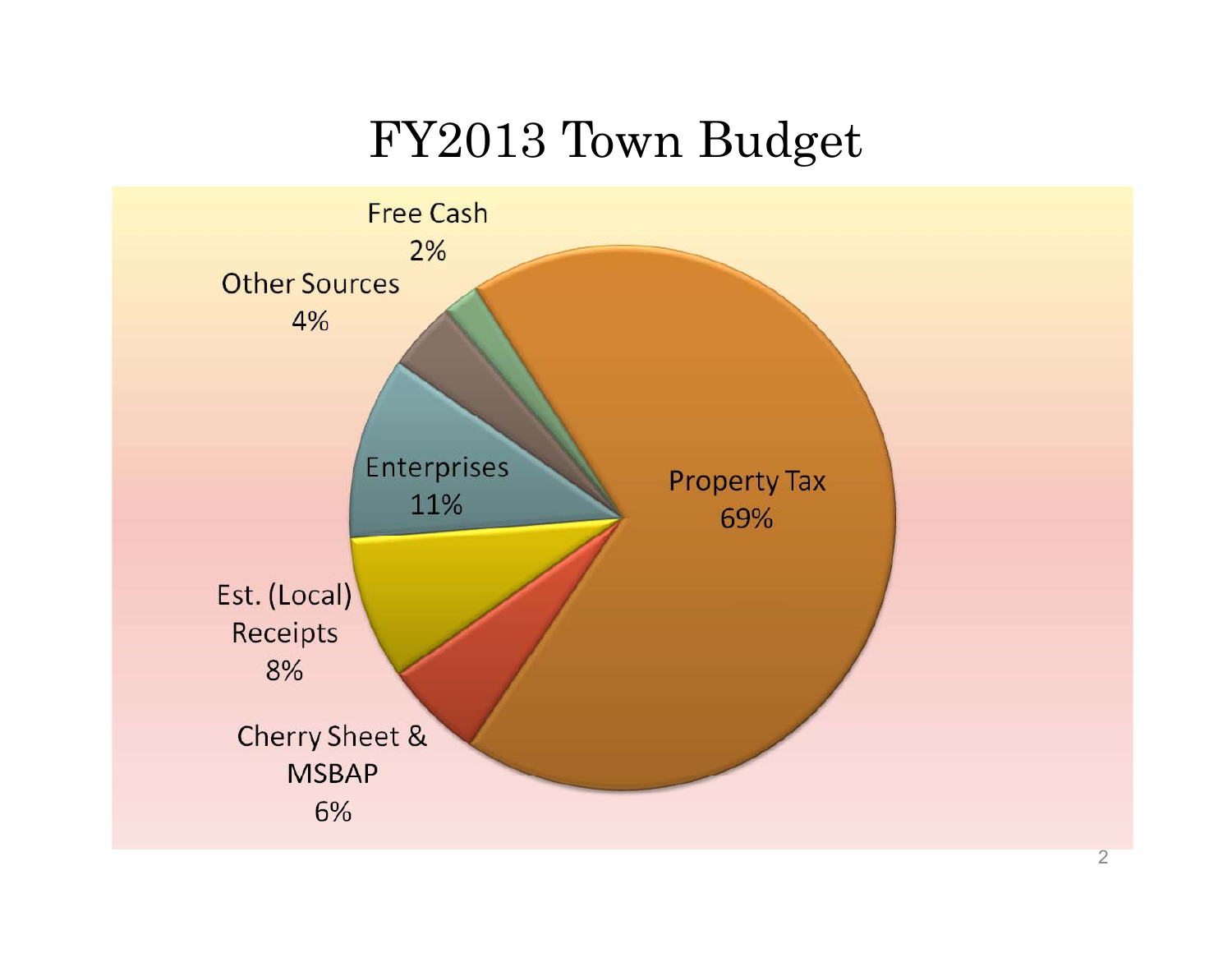### Budget & Levy History

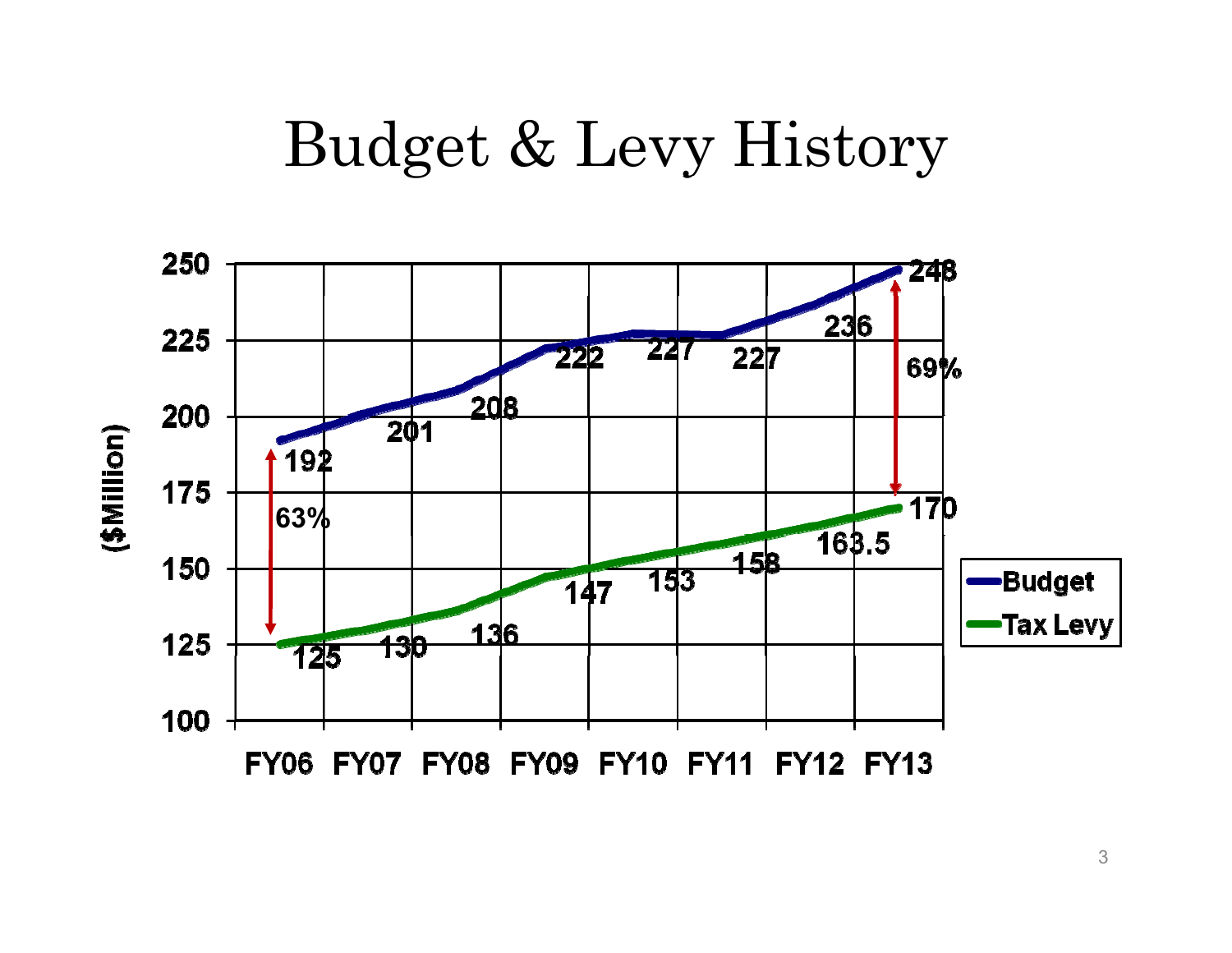### Value History by Major Class



4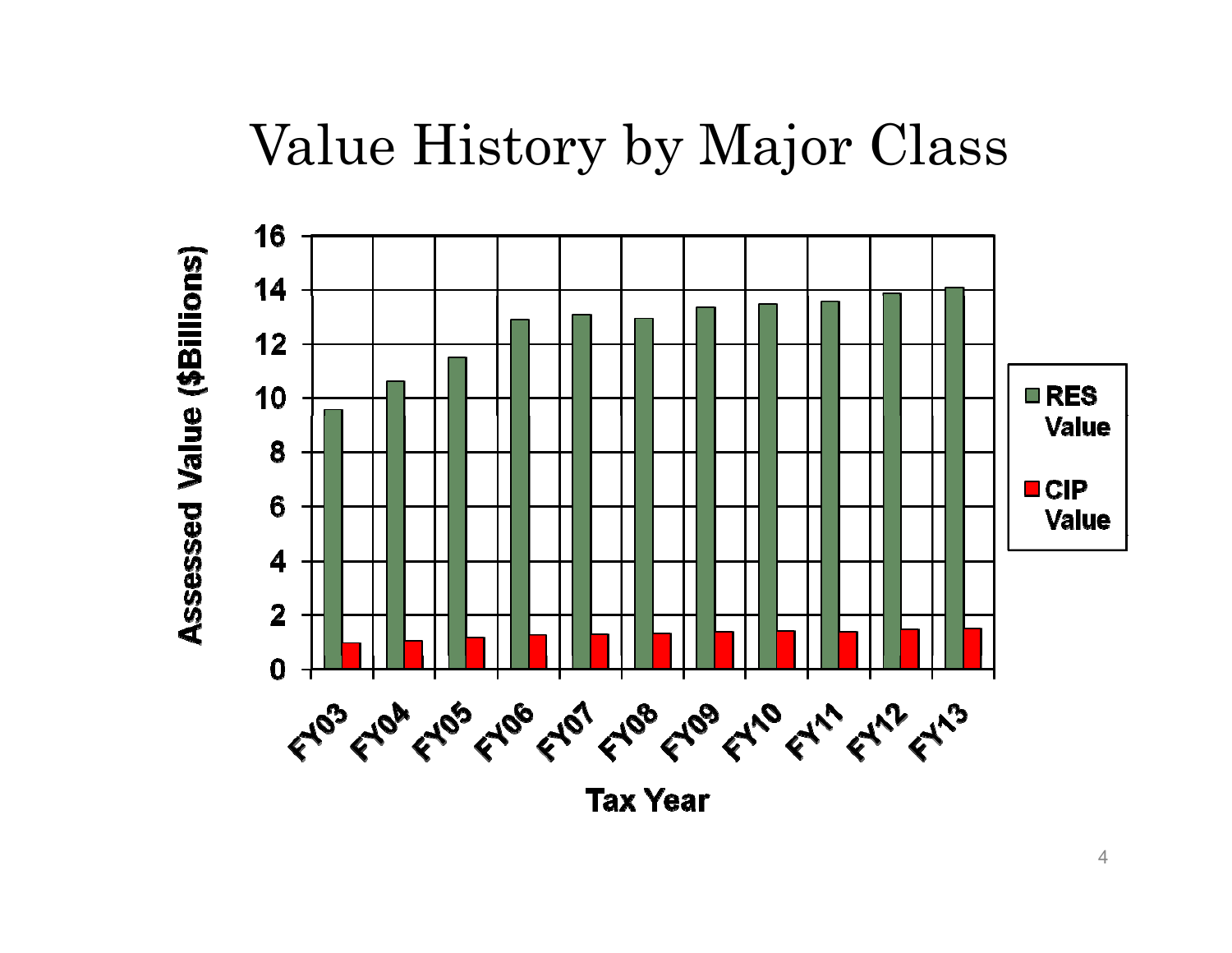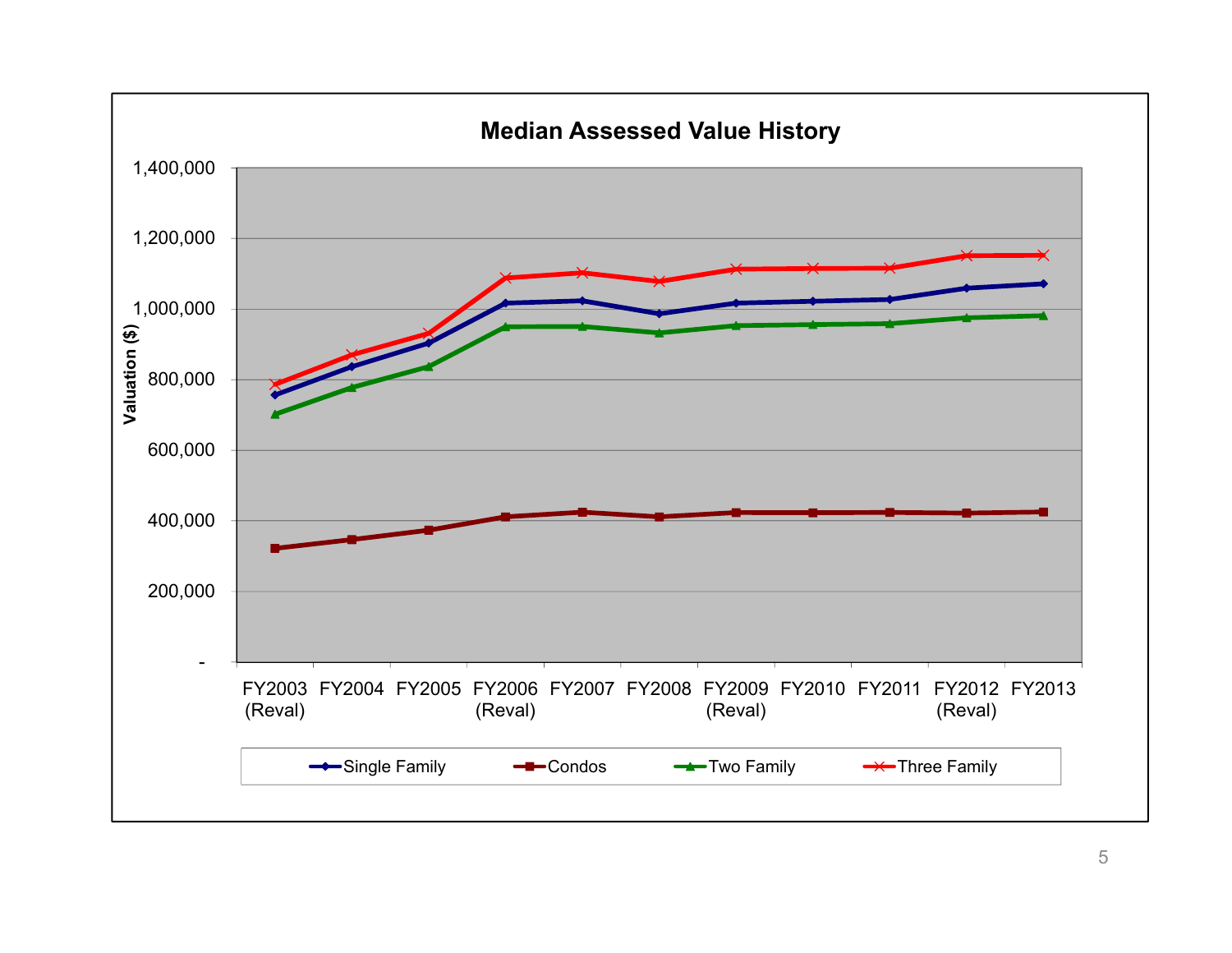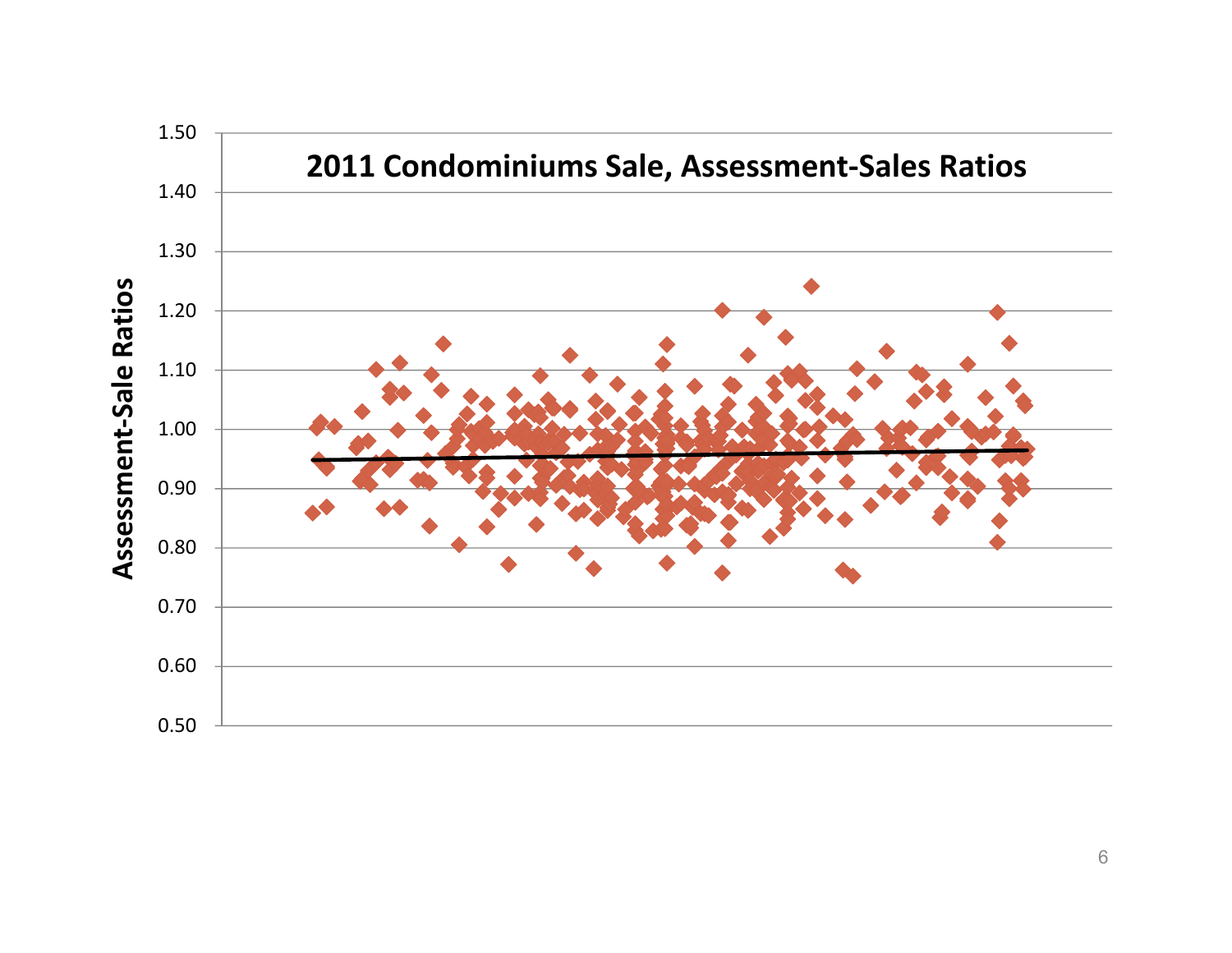

#### **2011 Single‐Family Sales, Assessment‐Sale Ratios**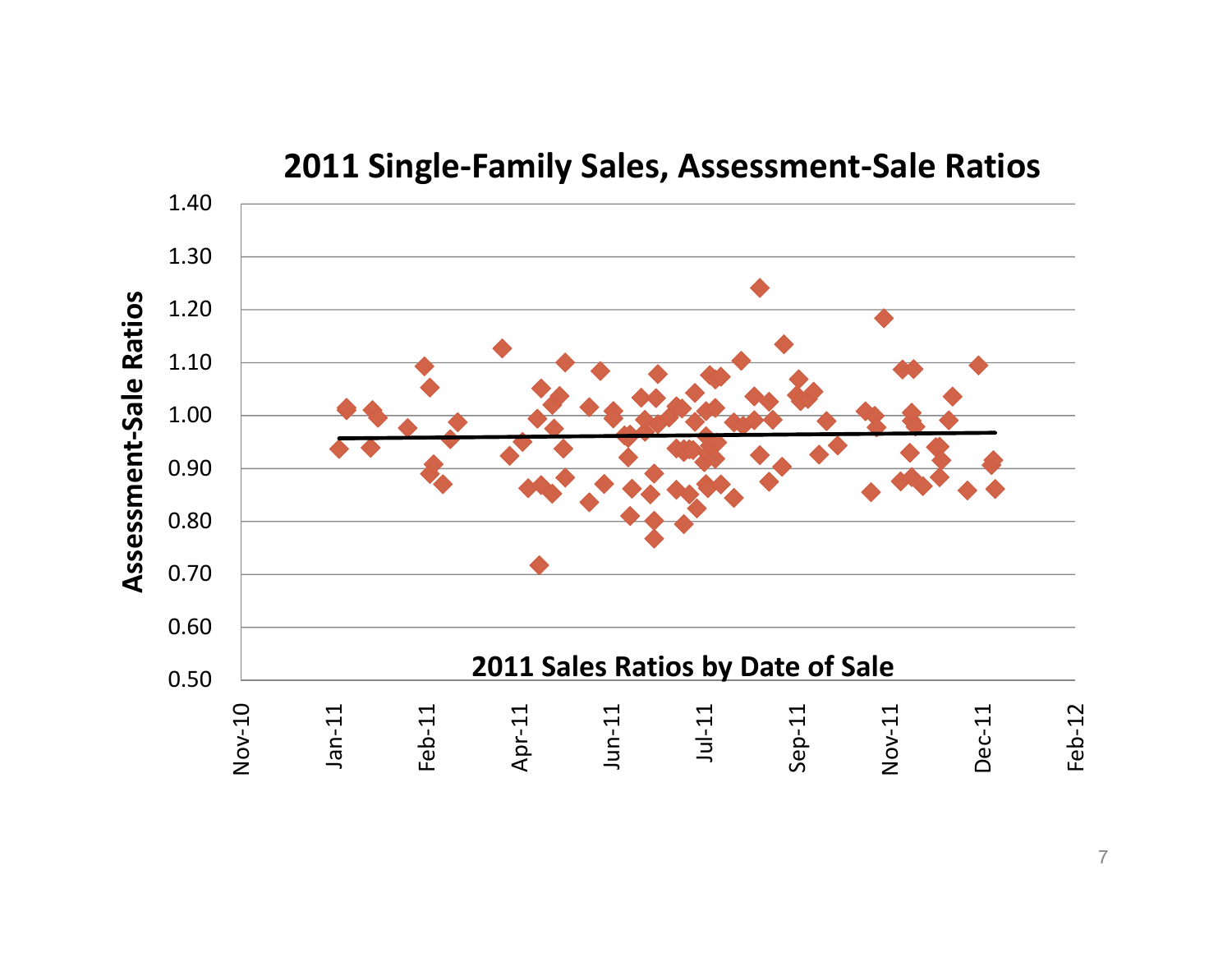### FY2013–FY2012 Value Comparison

| <b>Class</b>                  | <b>FY12 Valuation</b> | <b>FY13 Valuation</b> |       |
|-------------------------------|-----------------------|-----------------------|-------|
| <b>Residential</b>            | \$13,824,754,700      | \$14,045,797,140      | 1.60% |
| Commercial                    | 1,246,068,700         | 1,274,617,400         | 2.29% |
| Industrial                    | 14,135,000            | 14,225,100            | 0.64% |
|                               |                       |                       |       |
| <b>Personal Property</b>      | 179,205,020           | 184,589,740           | 3.00% |
| <b>Combined CIP</b>           | 1,439,408,720         | 1,473,432,240         | 2.36% |
| <b>Total Taxable Property</b> | \$15,264,163,420      | \$15,519,229,380      | 1.67% |
| <b>Tax Exempt</b>             | 1,871,907,300         | 1,874,262,100         | 0.13% |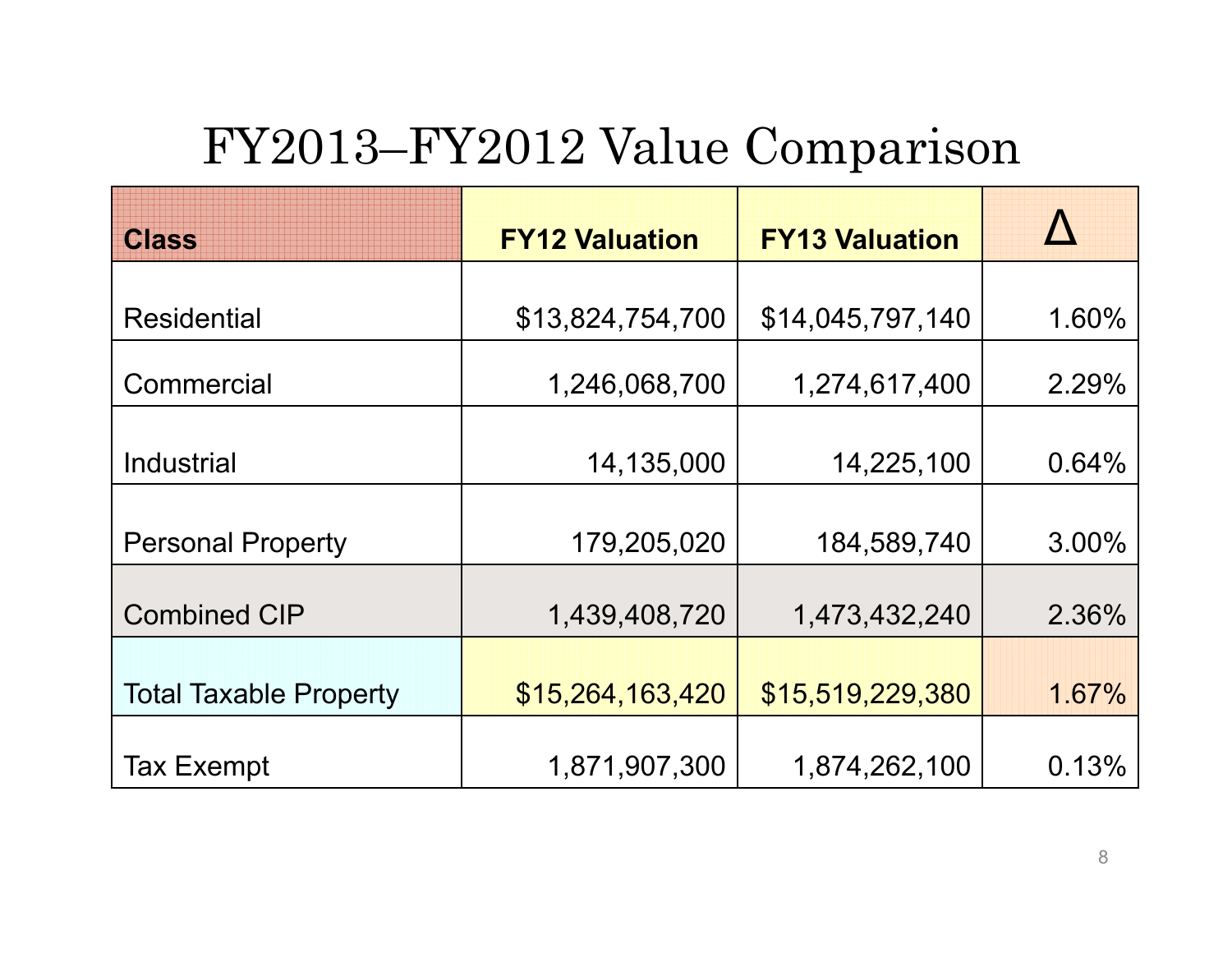## FY13-FY12 Value Change/ Class

| <b>Use Class</b>     | <b>FY13</b><br><b>Parcels</b> | <b>FY12 Value/</b><br><b>Parcel</b> | <b>FY13 Value/</b><br><b>Parcel</b> | $\boldsymbol{\Delta}$ |
|----------------------|-------------------------------|-------------------------------------|-------------------------------------|-----------------------|
| <b>Single Family</b> | 4,566                         | \$1,308,730                         | \$1,325,460                         | 1.1%                  |
| Res. Condo           | 9,791                         | 477,680                             | 481,960                             | 0.1%                  |
| 2 & 3 Family         | 1,380                         | 1,058,530                           | 1,064,160                           | 0.1%                  |
| <b>Apartments</b>    | 327                           | 3,331,620                           | 3,509,200                           | 5.3%                  |
| Commercial           | 477                           | 2,215,750                           | 2,306,540                           | 4.1%                  |
| <b>Industrial</b>    | 9                             | 1,570,550                           | 1,580,570                           | 0.1%                  |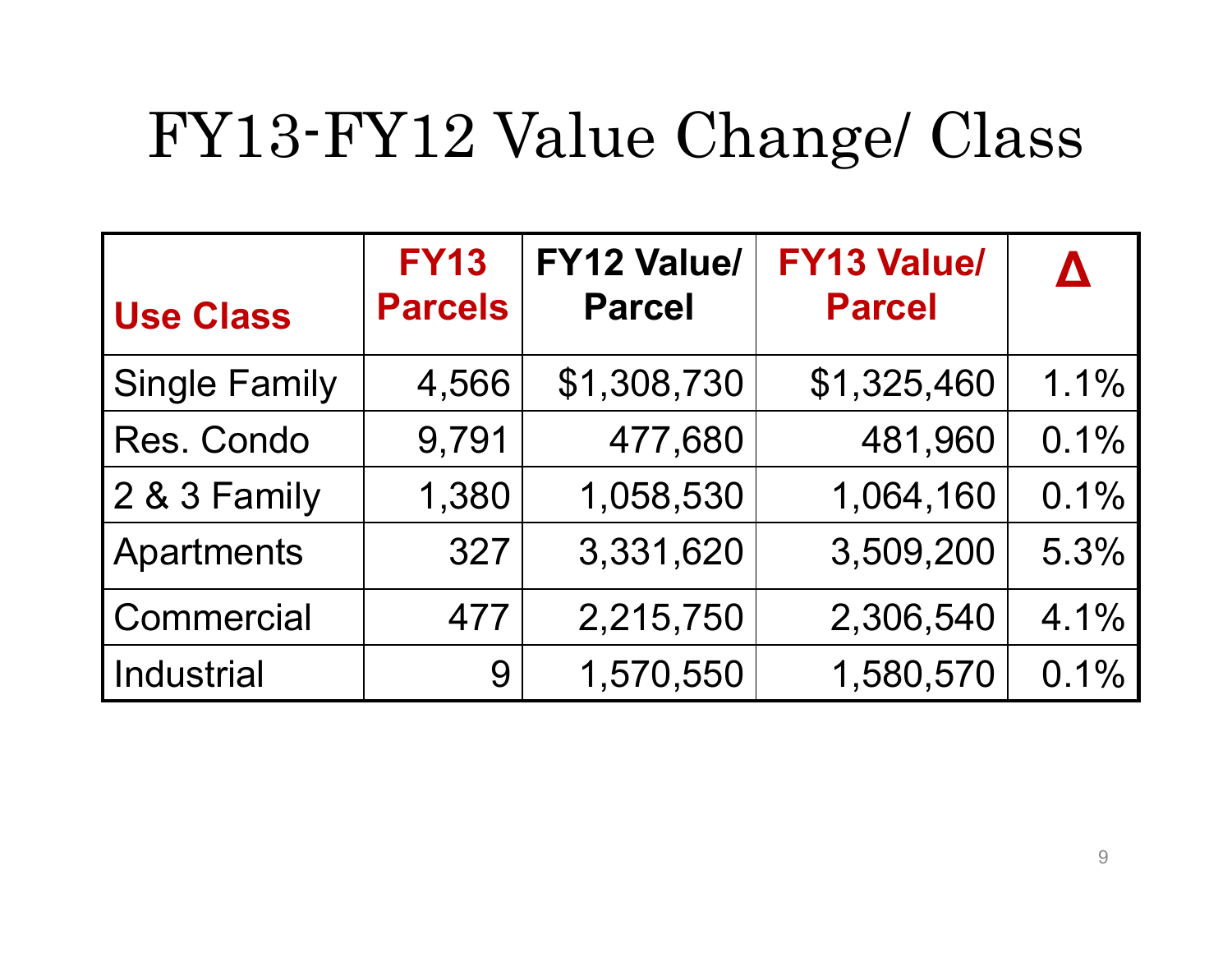#### CIP Value% of Com parable Towns

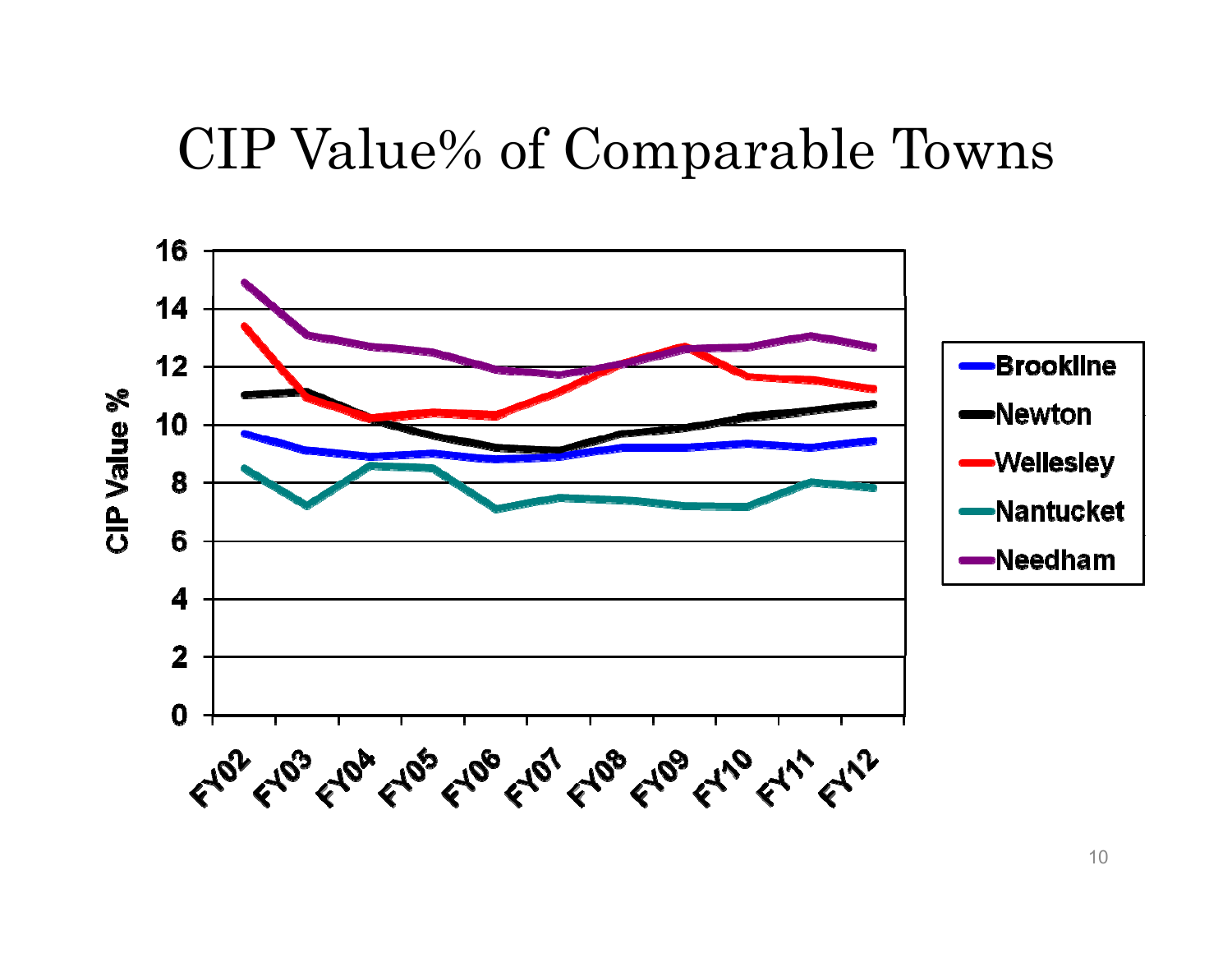# FY13 New Growth

| Category                           | <b>Value Growth</b> | <b>Tax Growth</b> |
|------------------------------------|---------------------|-------------------|
| <b>Single Family Permits</b>       | \$90,629,950        | \$1,033,181       |
| <b>Res. Condominiums</b>           | 34,969,000          | 398,647           |
| Multi-Family.& Apts.               | 8,618,100           | 98,246            |
| <b>Other Residential</b>           | 4,231,200           | 48,235            |
| <b>Commercial &amp; Industrial</b> | 3,160,400           | 58,720            |
| <b>Personal Property</b>           | 15,235,260          | 283,071           |
| <b>Total All Classes</b>           | \$161,408,965       | \$1,920,100       |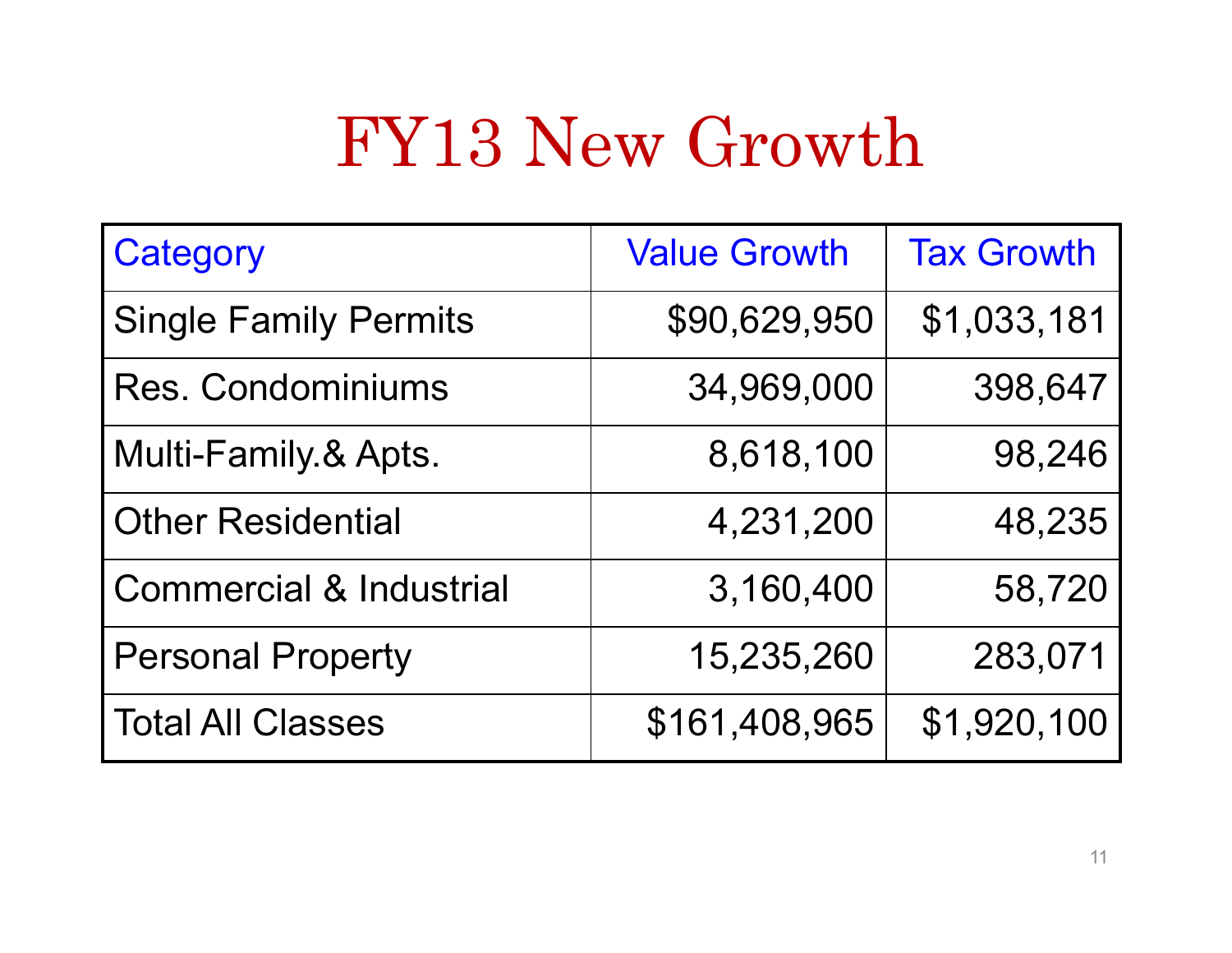#### % Levy & Value History by Class

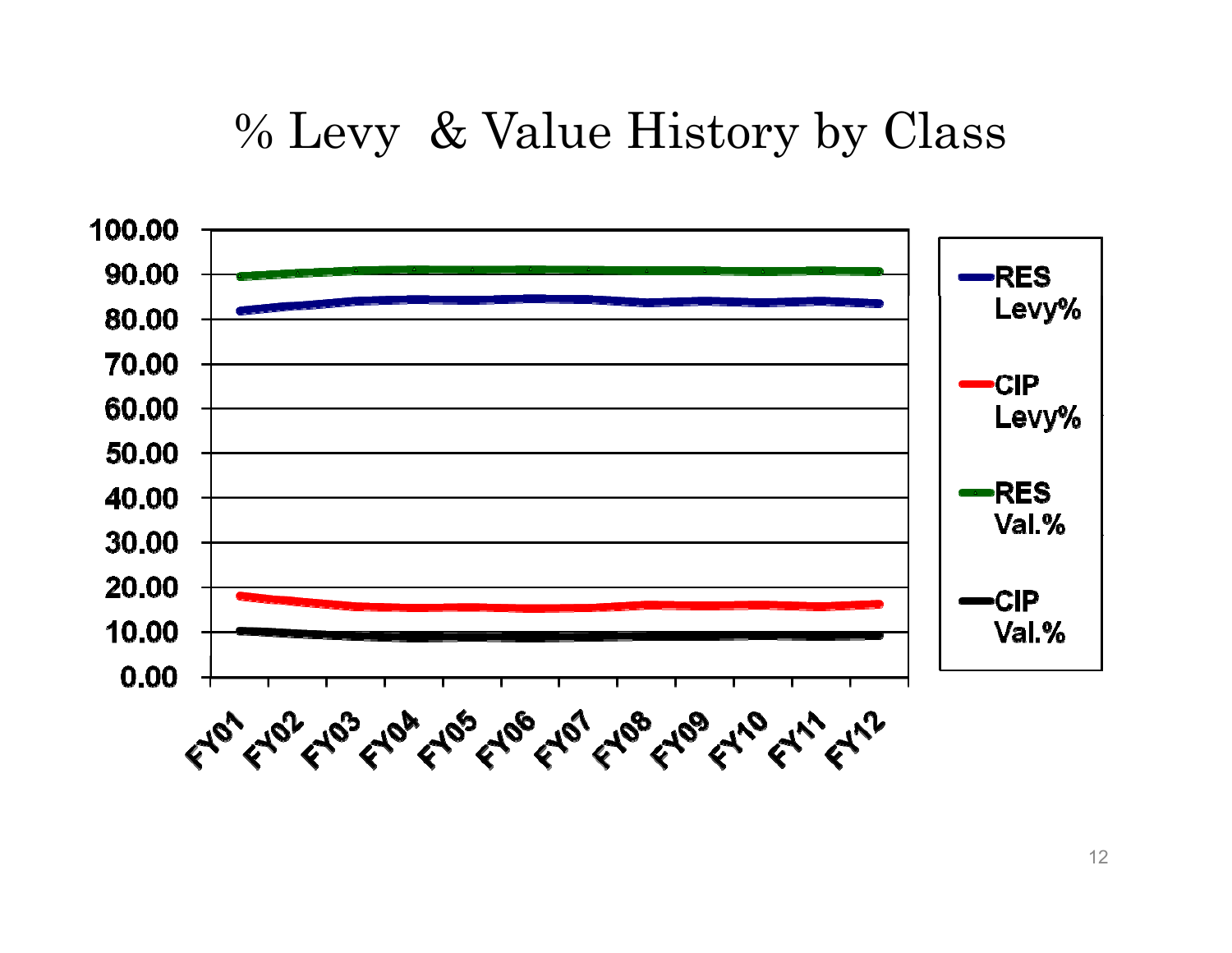

13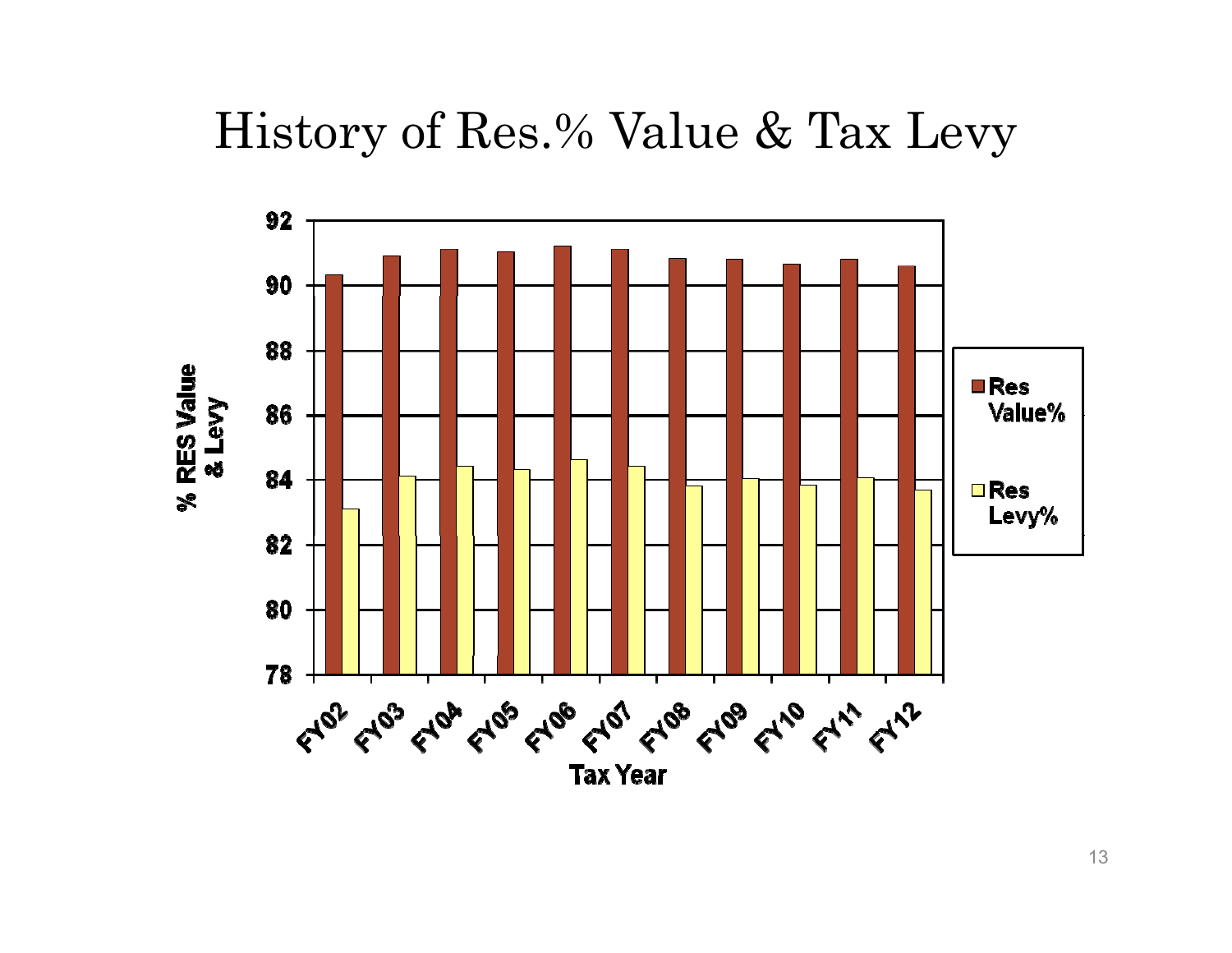#### History of CIP% Value & Tax Levy

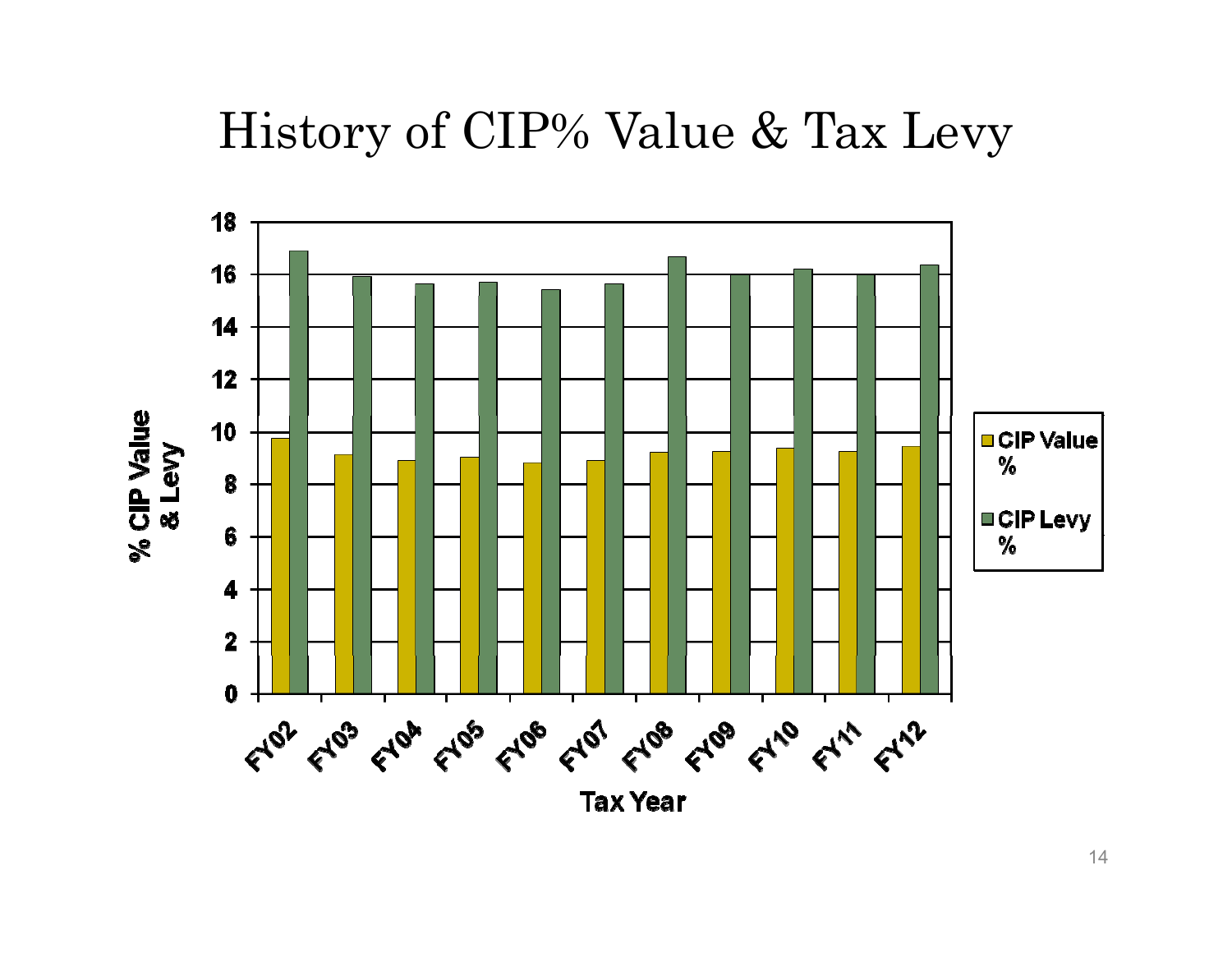### Levy Shift History/ CIP Value %

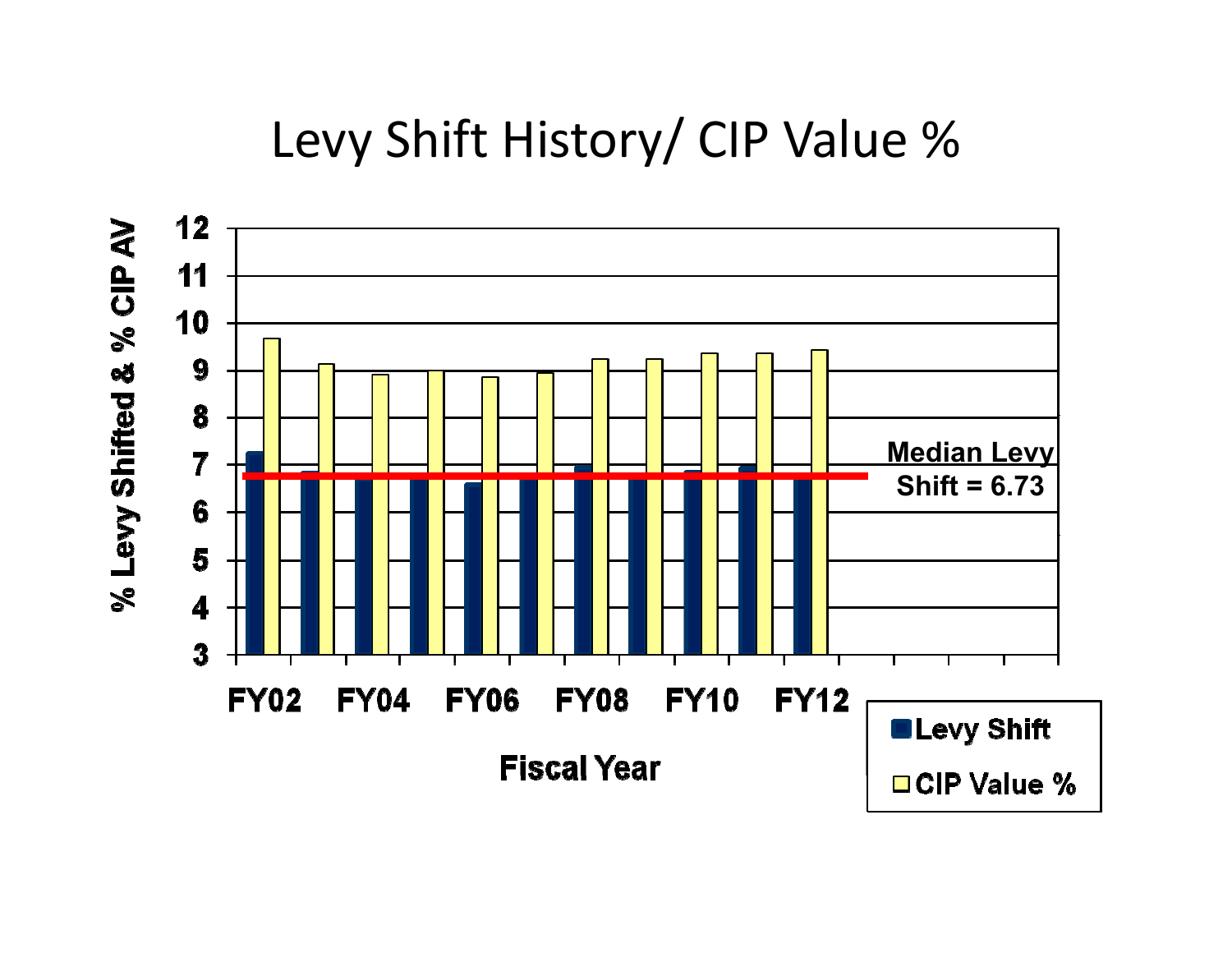### FY13 Classification Options

#### Potential FY13 Tax Rates at Various Shifts 1.70 -1.75

| <b>CIP Shift</b>    | <b>FY12</b> | 1.70   | 1.71   | 1.72   | 1.73   | 1.74   | 1.75   |
|---------------------|-------------|--------|--------|--------|--------|--------|--------|
| Res. Levy %         | 83.66%      | 83.86% | 83.76% | 83.67% | 83.57% | 83.48% | 83.39% |
| Res. Tax Rate       | 11.40       | 11.69  | 11.68  | 11.67  | 11.65  | 11.64  | 11.63  |
| Res. Rate $\Delta$  |             | 2.54%  | 2.46%  | 2.37%  | 2.19%  | 2.11%  | 2.02%  |
| CIP Levy %          | 16.34%      | 16.14% | 16.24% | 16.33% | 16.43% | 16.52% | 16.61% |
| <b>CIP Tax Rate</b> | 18.58       | 18.64  | 18.75  | 18.86  | 18.97  | 19.08  | 19.19  |
| CIP Rate $\Delta$   |             | 0.03%  | 0.09%  | 1.02%  | 2.10%  | 2.69%  | 3.28%  |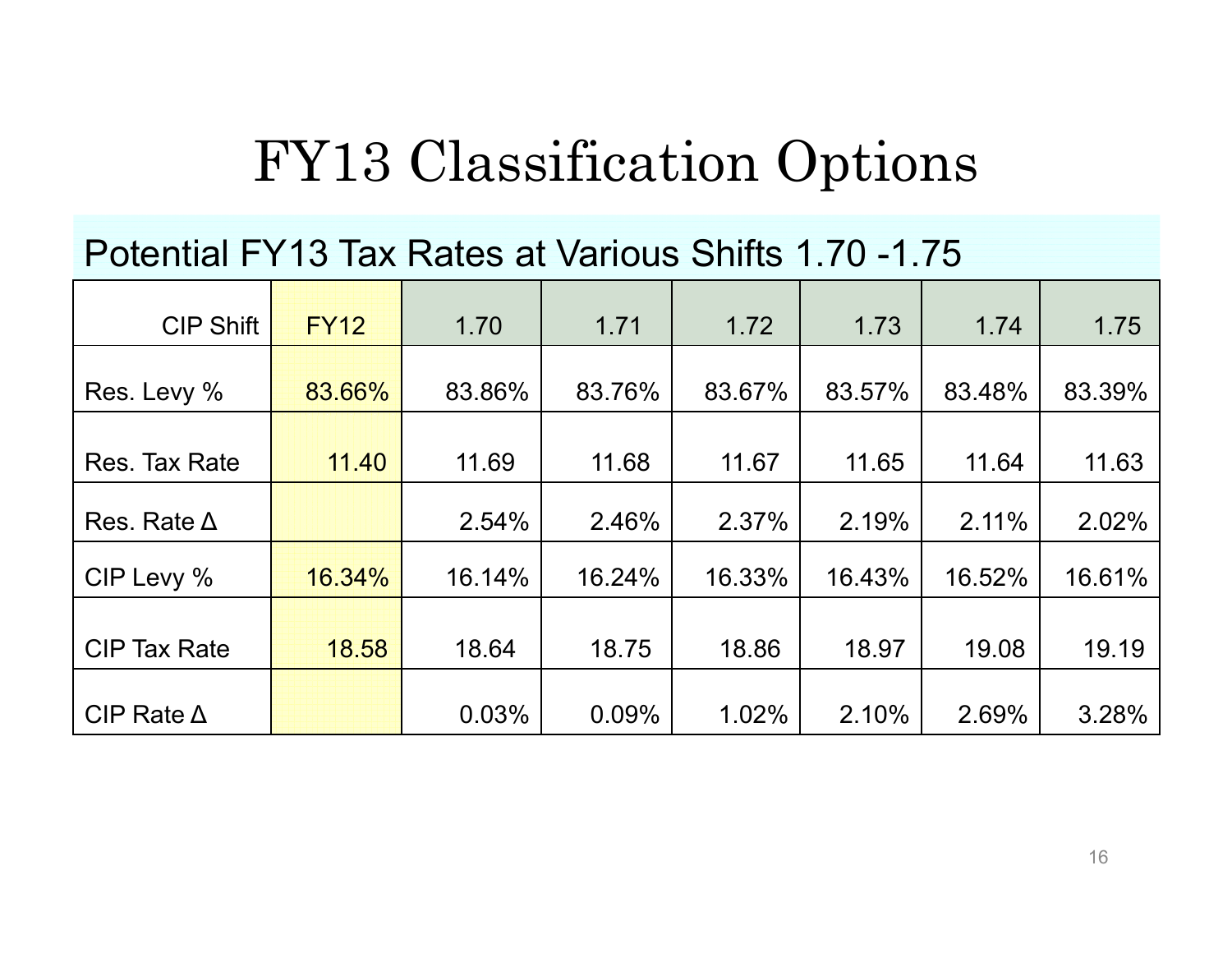### Single Family& Res.Condos w/ Res. Ex

| <b>Med. SFL Value</b>  | \$903,989 | 1.70   | 1.71   | 1.72   | 1.73   | 1.74   | 1.75   |
|------------------------|-----------|--------|--------|--------|--------|--------|--------|
|                        |           |        |        |        |        |        |        |
| <b>Real Estate Tax</b> |           | 10,570 | 10,558 | 10,546 | 10,534 | 10,522 | 10,510 |
|                        |           |        |        |        |        |        |        |
| Change over FY12       | \$10,771  | 382    | 370    | 358    | 346    | 334    | 322    |
|                        |           |        |        |        |        |        |        |
| % Increase in Tax      |           | 3.8%   | 3.6%   | 3.5%   | 3.4%   | 3.3%   | 3.2%   |
|                        |           |        |        |        |        |        |        |
| <b>Med. Res. Condo</b> | \$257,439 | 1.70   | 1.71   | 1.72   | 1.73   | 1.74   | 1.75   |
|                        |           |        |        |        |        |        |        |
| <b>Real Estate Tax</b> |           | 3,010  | 3,007  | 3,003  | 3,000  | 2,996  | 2,993  |
| Change over FY12       | \$2,920   | 90     | 87     | 83     | 80     | 76     | 73     |
|                        |           |        |        |        |        |        |        |
| % Increase in Tax      |           | 3.1%   | 3.0%   | 2.9%   | 2.7%   | 2.6%   | 2.5%   |

See Tab 2, Sheet A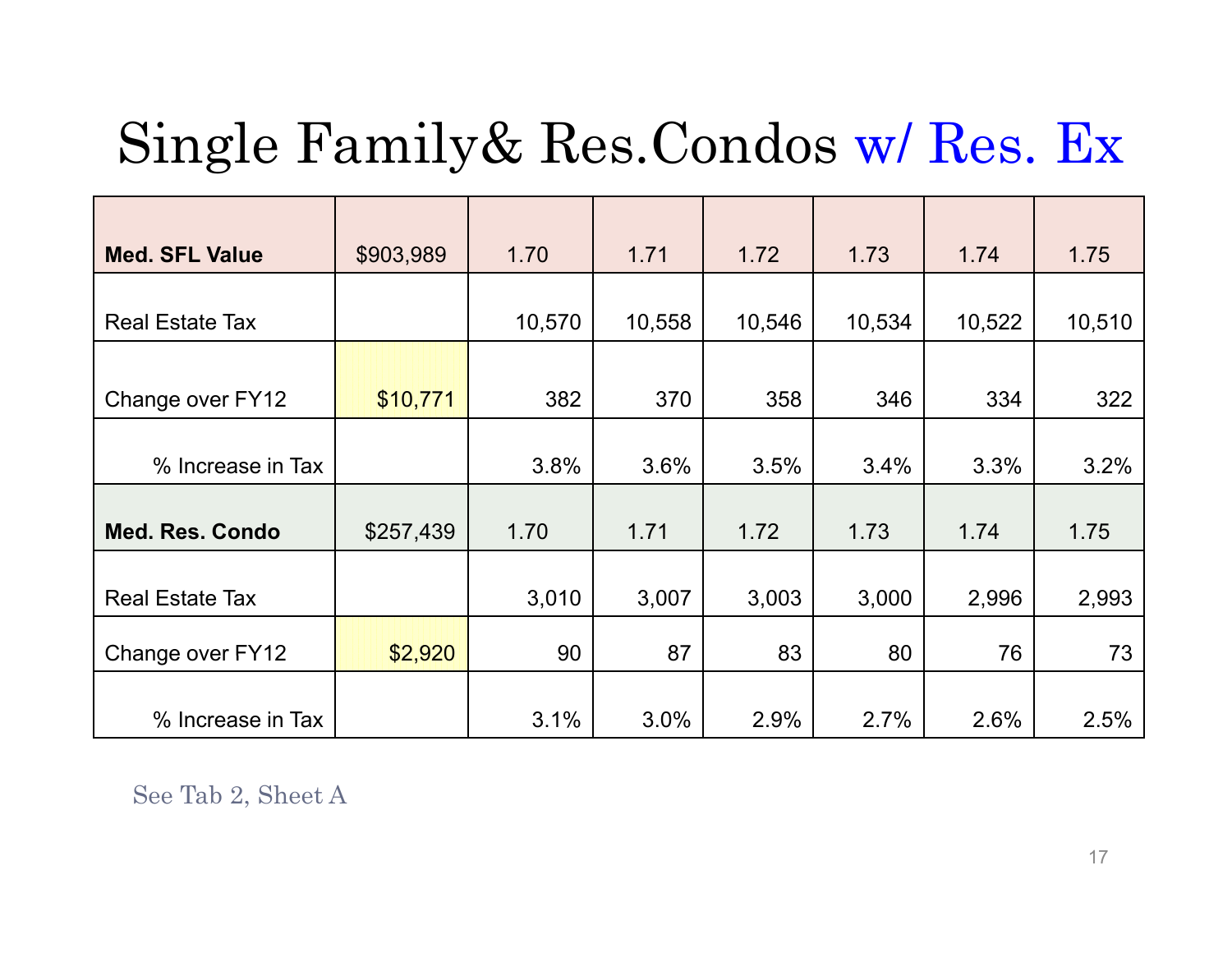### Single Family & Condos w/o Res. Ex.

| <b>Med. SFL Value</b>  | \$1,071,750 | 1.70   | 1.71   | 1.72   | 1.73   | 1.74   | 1.75   |
|------------------------|-------------|--------|--------|--------|--------|--------|--------|
| <b>Real Estate Tax</b> |             | 12,531 | 12,517 | 12,503 | 12,489 | 12,474 | 12,460 |
| Change over FY12       | \$12,077    | 454    | 440    | 426    | 412    | 397    | 383    |
| % Increase in Tax      |             | 3.8%   | 3.6%   | 3.5%   | 3.4%   | 3.3%   | 3.2%   |
| <b>Med. Res. Condo</b> | \$425,200   | 1.70   | 1.71   | 1.72   | 1.73   | 1.74   | 1.75   |
| <b>Real Estate Tax</b> |             | 4,972  | 4,966  | 4,960  | 4,955  | 4,949  | 4,943  |
| Change over FY12       | \$4,810     | 162    | 156    | 151    | 145    | 139    | 134    |
| % Increase in Tax      |             | 3.4%   | 3.2%   | 3.1%   | 3.0%   | 2.9%   | 2.8%   |

See Tab 2, Sheet B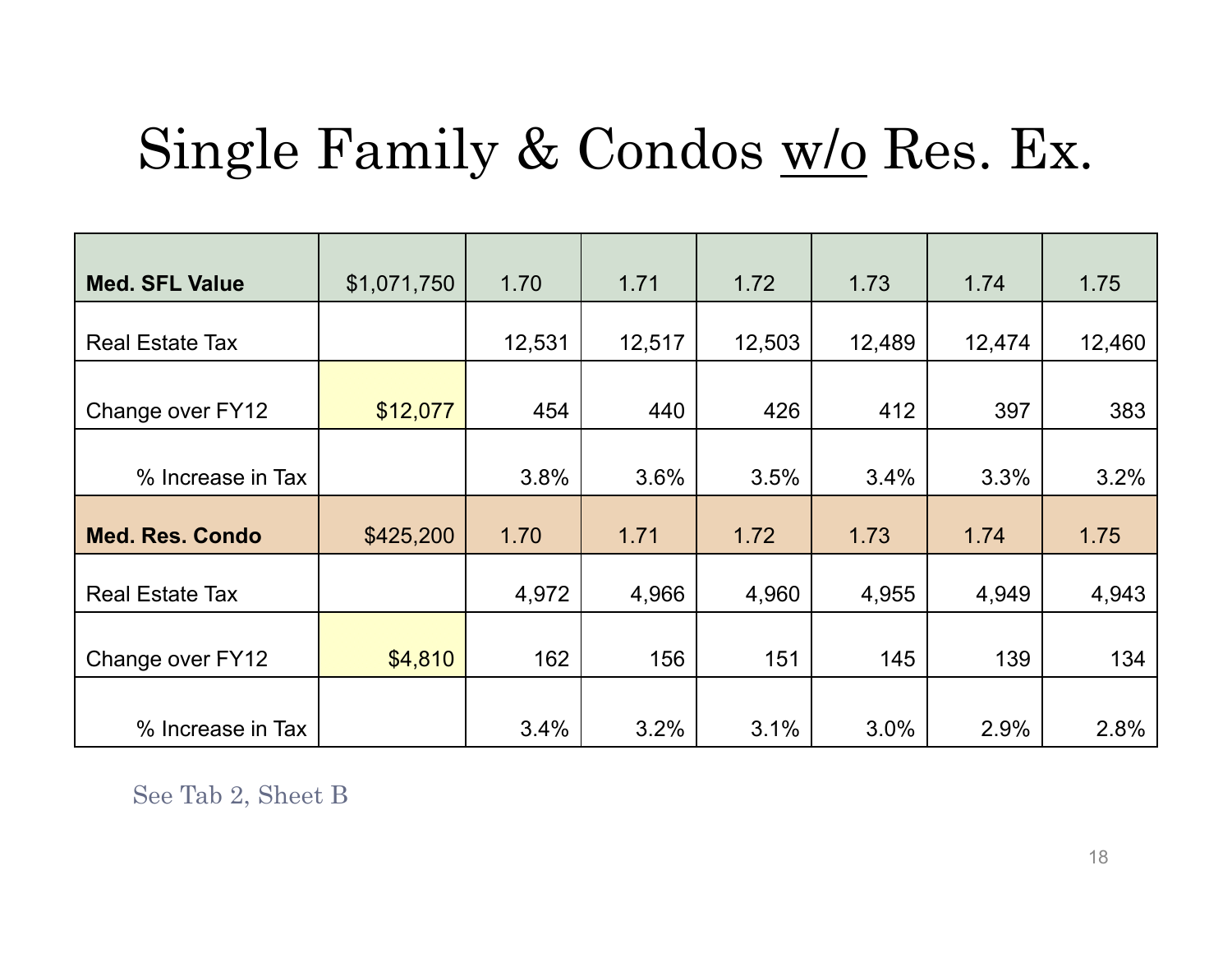### Two & Three Families w/o Res. Ex.

| <b>Med. Two-Family</b> | \$981,500   | 1.70   | 1.71   | 1.72   | 1.73   | 1.74   | 1.75   |
|------------------------|-------------|--------|--------|--------|--------|--------|--------|
|                        |             |        |        |        |        |        |        |
| <b>Real Estate Tax</b> |             | 11,476 | 11,463 | 11,450 | 11,437 | 11,424 | 11,411 |
|                        |             |        |        |        |        |        |        |
| Change over FY12       | \$11,120    | 356    | 343    | 330    | 317    | 304    | 291    |
|                        |             |        |        |        |        |        |        |
| % Increase in Tax      |             | 3.2%   | 3.1%   | 3.0%   | 2.9%   | 2.7%   | 2.6%   |
|                        |             |        |        |        |        |        |        |
| Med. Three-Fam.        | \$1,152,400 | 1.70   | 1.71   | 1.72   | 1.73   | 1.74   | 1.75   |
|                        |             |        |        |        |        |        |        |
| <b>Real Estate Tax</b> |             | 13,474 | 13,459 | 13,444 | 13,428 | 13,413 | 13,398 |
|                        |             |        |        |        |        |        |        |
| Change over FY12       | \$13,126    | 348    | 333    | 318    | 302    | 287    | 272    |
|                        |             |        |        |        |        |        |        |
| % Increase in Tax      |             | 2.7%   | 2.5%   | 2.4%   | 2.3%   | 2.2%   | 2.1%   |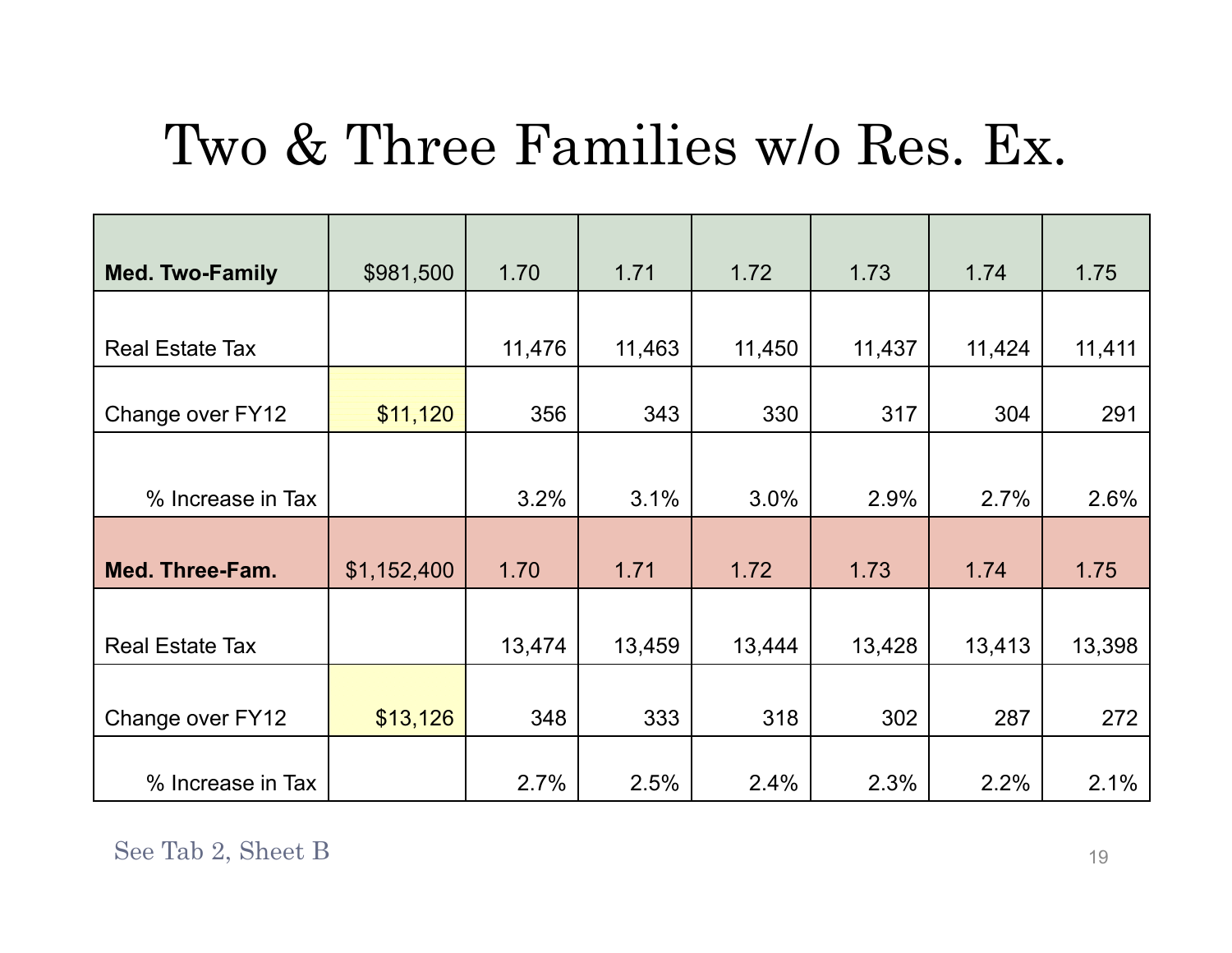### Apartments & Commercial

| Med. Multi-Fam./Apt.   | \$1,777,300 | 1.70   | 1.71   | 1.72   | 1.73   | 1.74   | 1.75   |
|------------------------|-------------|--------|--------|--------|--------|--------|--------|
|                        |             |        |        |        |        |        |        |
| <b>Real Estate Tax</b> |             | 20,781 | 20,757 | 20,734 | 20,710 | 20,687 | 20,663 |
|                        |             |        |        |        |        |        |        |
| Change over FY12       | \$19,317    | 1,464  | 1,440  | 1,417  | 1,393  | 1,370  | 1,346  |
|                        |             |        |        |        |        |        |        |
| % Increase in Tax      |             | 7.6%   | 7.5%   | 7.3%   | 7.2%   | 7.1%   | 7.0%   |
|                        |             |        |        |        |        |        |        |
| <b>Med. Commercial</b> | \$1,085,750 | 1.70   | 1.71   | 1.72   | 1.73   | 1.74   | 1.75   |
|                        |             |        |        |        |        |        |        |
| <b>Real Estate Tax</b> |             | 20,239 | 20,358 | 20,477 | 20,596 | 20,715 | 20,834 |
|                        |             |        |        |        |        |        |        |
| Change over FY12       | \$19,480    | 759    | 878    | 997    | 1,116  | 1,235  | 1,354  |
|                        |             |        |        |        |        |        |        |
| % Increase in Tax      |             | 3.9%   | 4.5%   | 5.1%   | 5.7%   | 6.3%   | 7.0%   |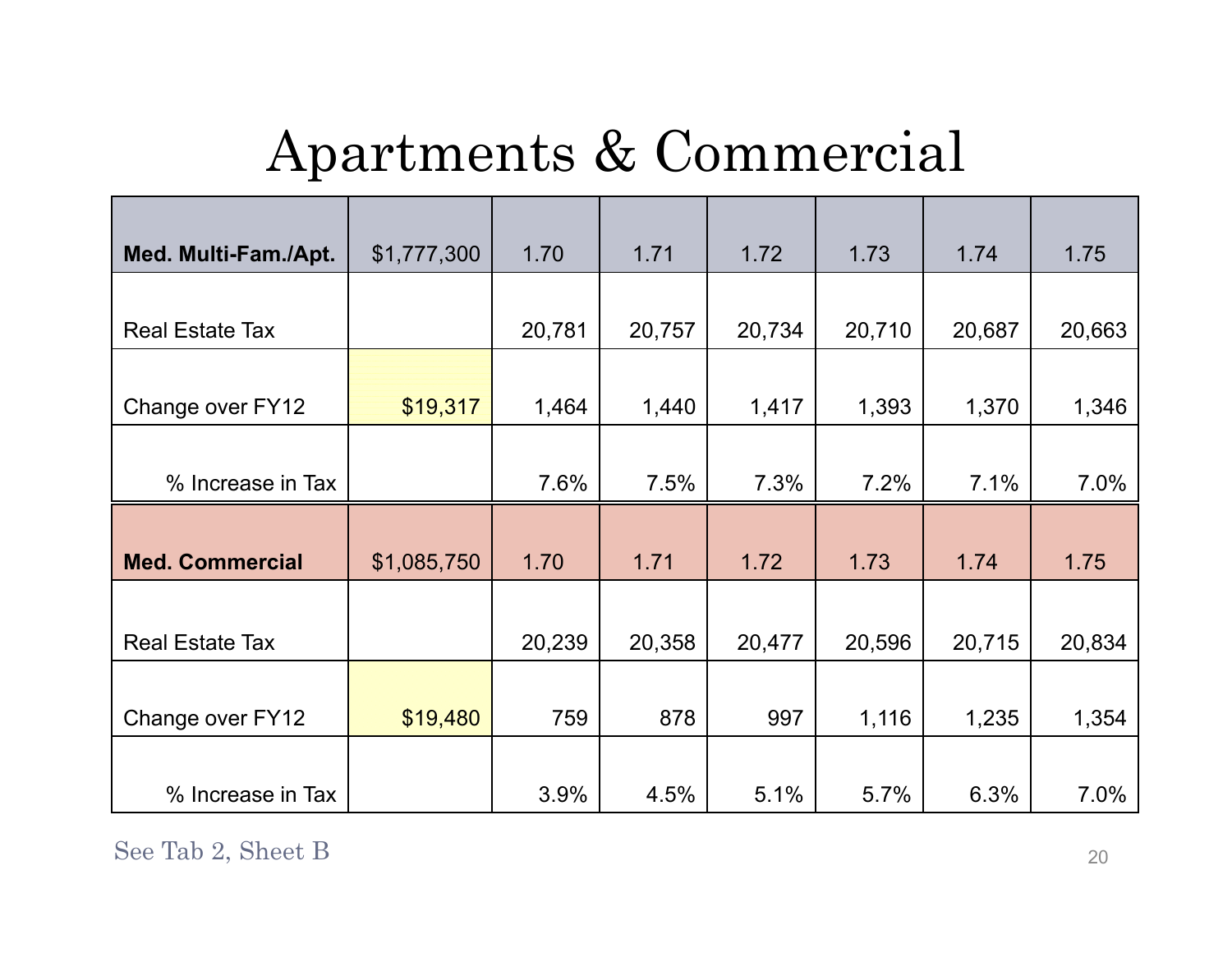#### % Tax Change for Median Values

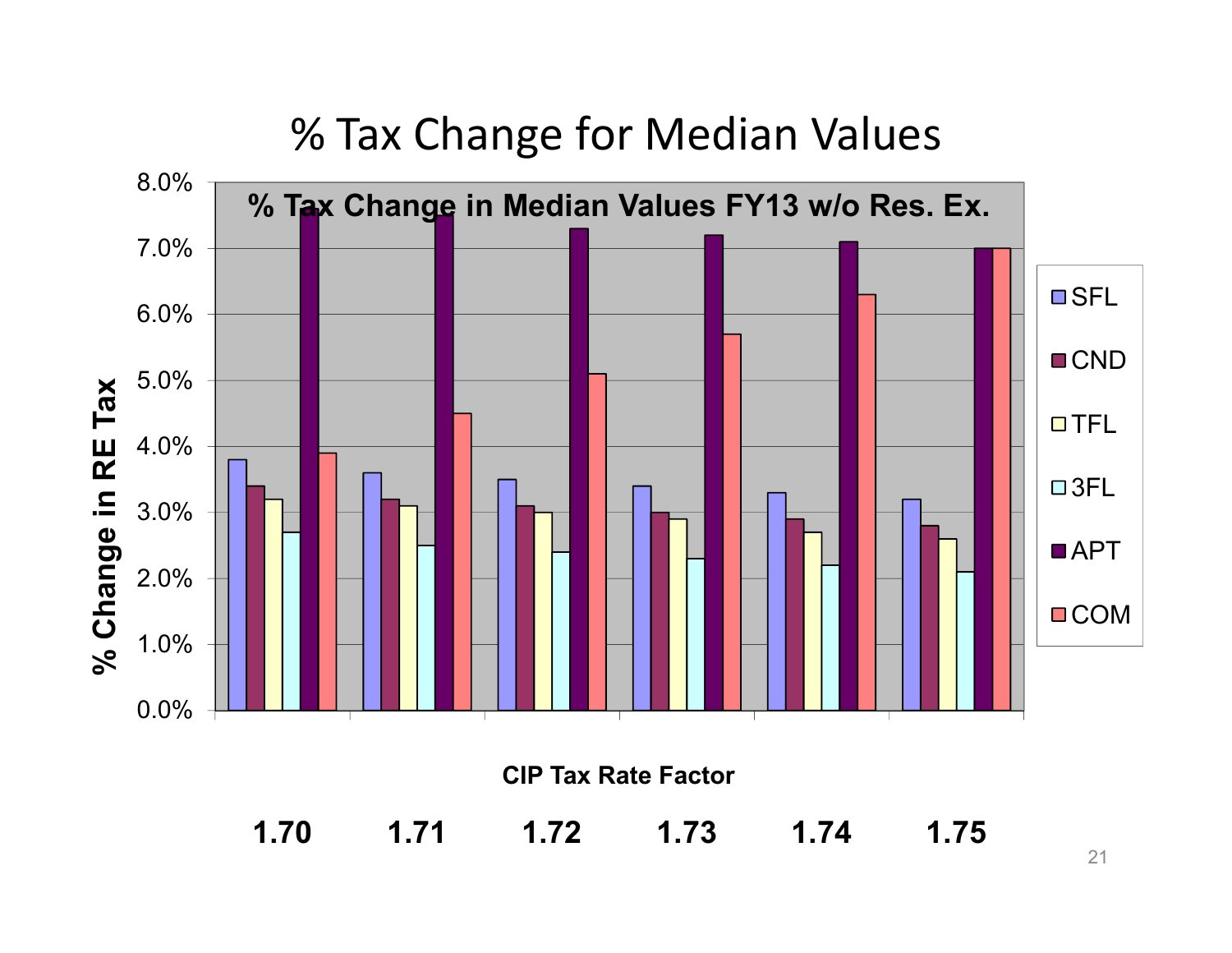## Residential Exem ption

- 1. Total Residential Value = $=$  \$14,405,797,140 /
- 2. Total Residential Parcel Count; 16,745 =
- 3. Average Residential Value; \$838,805
- 4. Times the selected Exemption Factor; 20% =
- 5. Residential Exemption Value; \$167,761
- 6. Times the selected Residential Tax Rate =
- 7. Total Residential Exemption Tax Amount

#### Exam ples>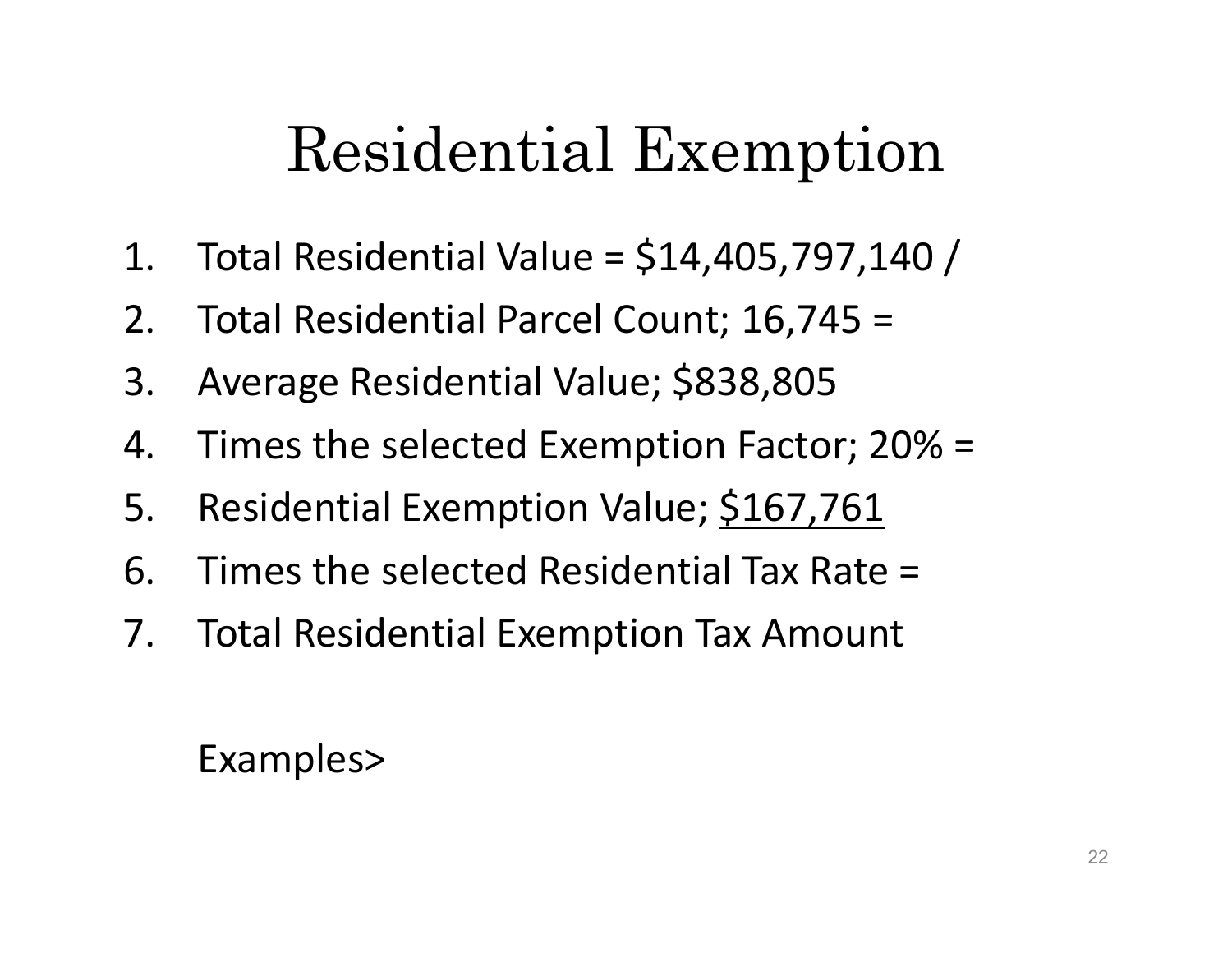# Residential Exemption Amounts

|                             |                 | <b>Tax</b> |
|-----------------------------|-----------------|------------|
| <b>Classification</b>       | <b>Tax Rate</b> | Amount     |
| <b>Single Tax Rate</b>      | 12.62           | \$2,117    |
| 170% Shift Residential Rate | 11.69           | \$1,961    |
| 173% Shift Residential Rate | 11.65           | \$1,954    |
| 175% Shift Residential Rate | 11.63           | \$1,951    |



| <b>Fiscal Year</b> | <b>Exemption Amount</b> |
|--------------------|-------------------------|
| 2012               | \$1,890                 |
| 2011               | \$1,837                 |
| 2010               | \$1,787                 |
| 2009               | \$1,741                 |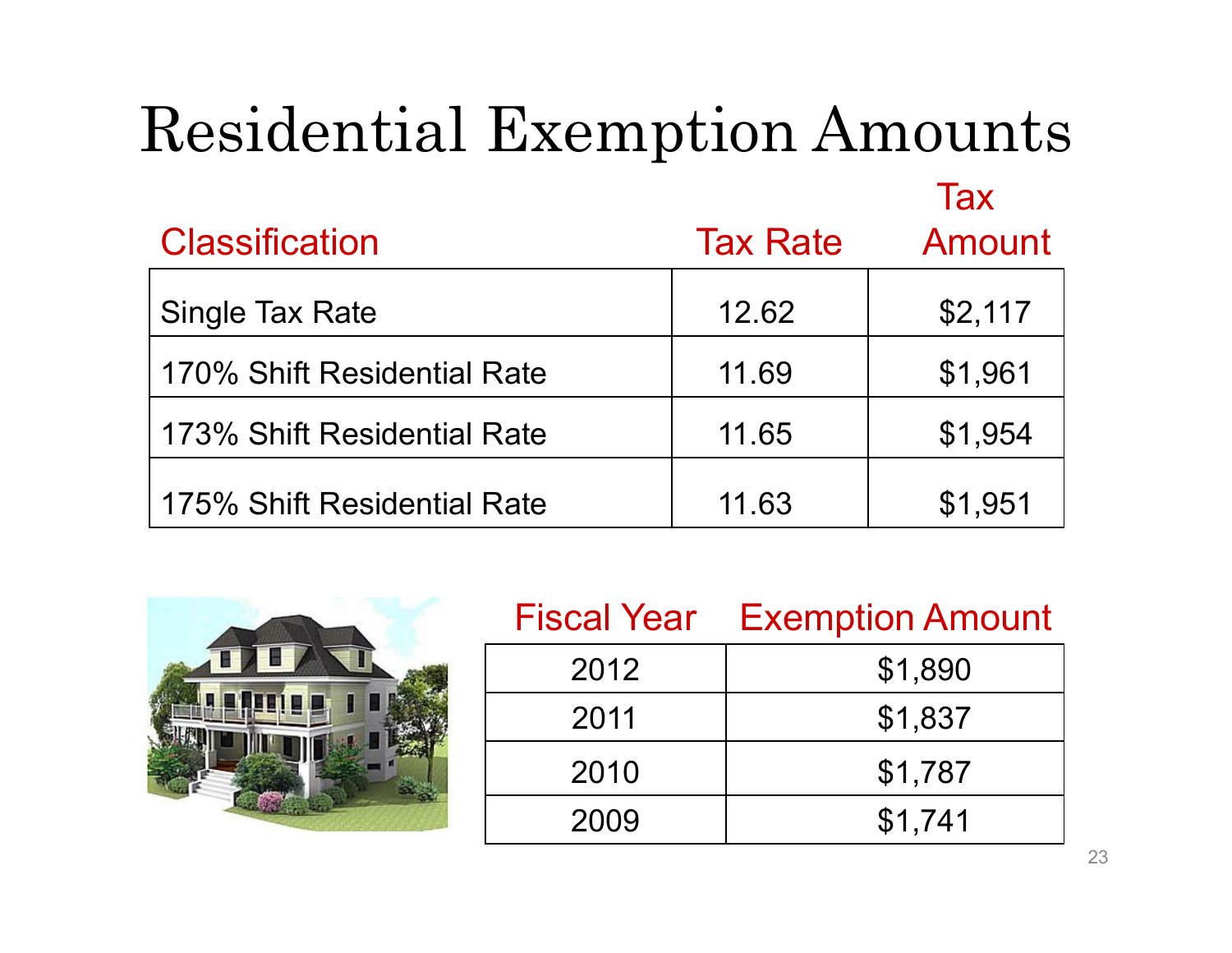## Average Single Family Tax & Exemption History

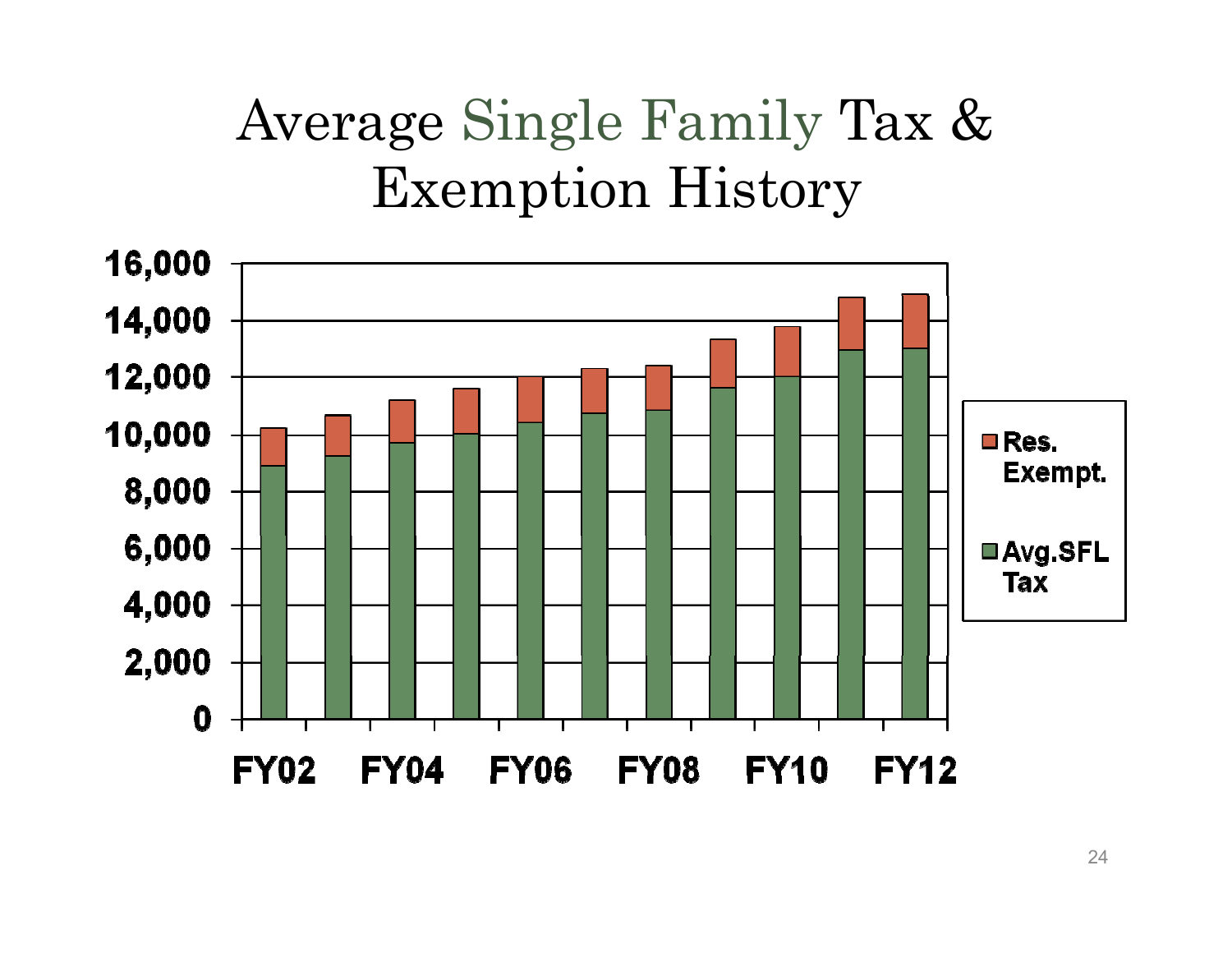## Average Res. Condo Tax & Exemption History

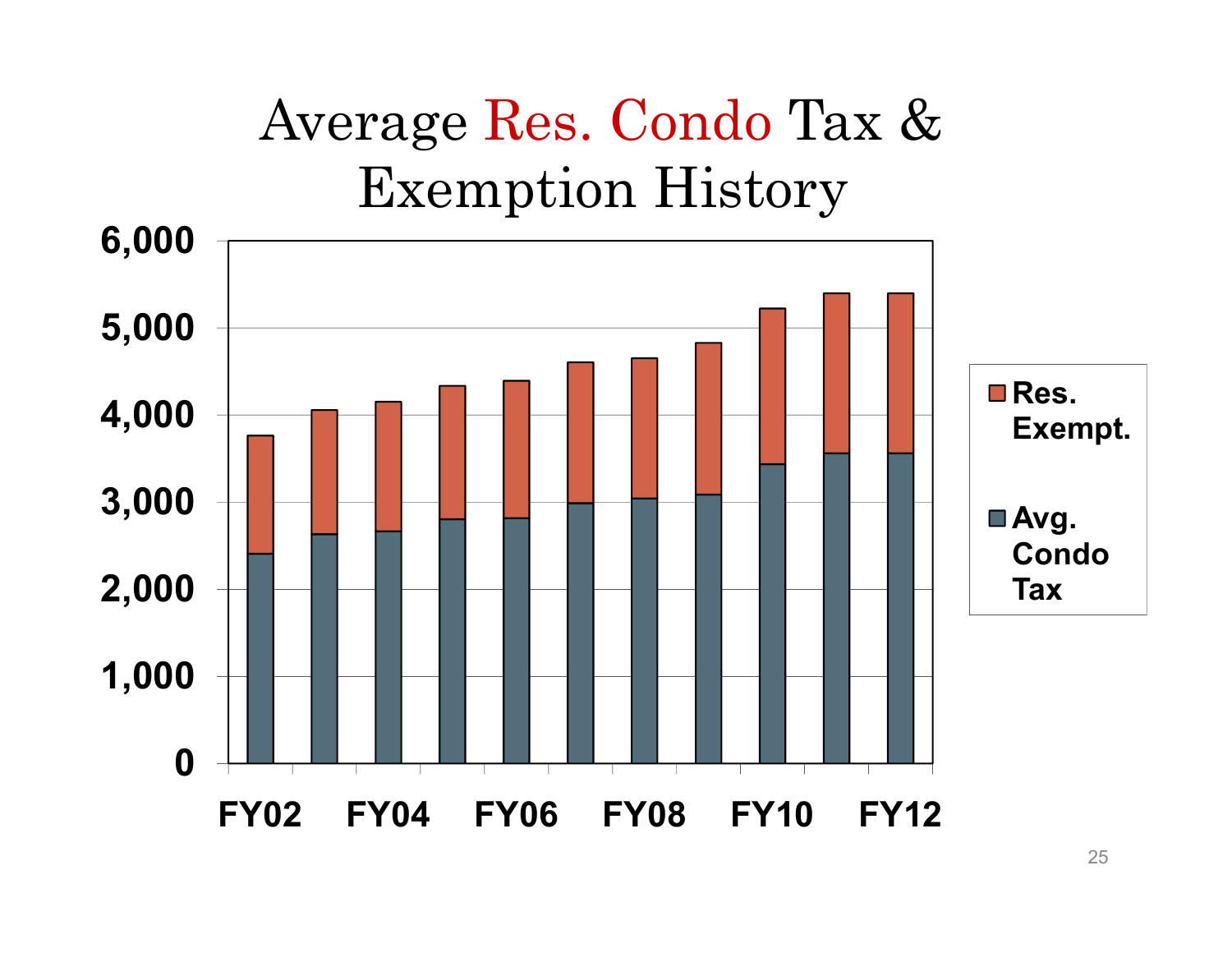## FY12 Clause Exem ptions

| Category                          | No.            | <b>Amount</b> |
|-----------------------------------|----------------|---------------|
| 17D Surviving Spouse & Minors     | 5              | \$2,730       |
| 22 (a-f) Veterans                 | 78             | \$79,016      |
| 37 Visually Impaired              | 41             | \$33,330      |
| 41C Elderly                       | $\overline{7}$ | \$4,403       |
| 42 Surviving Spouse Police/Fire   | 1              | \$5,874       |
| <b>Total All Classes</b>          | 132            | \$125,353     |
| Tax Deferrals (41A)               | 9              | \$46,182      |
| <b>Senior Work-off Abatements</b> | 25             | 23,600        |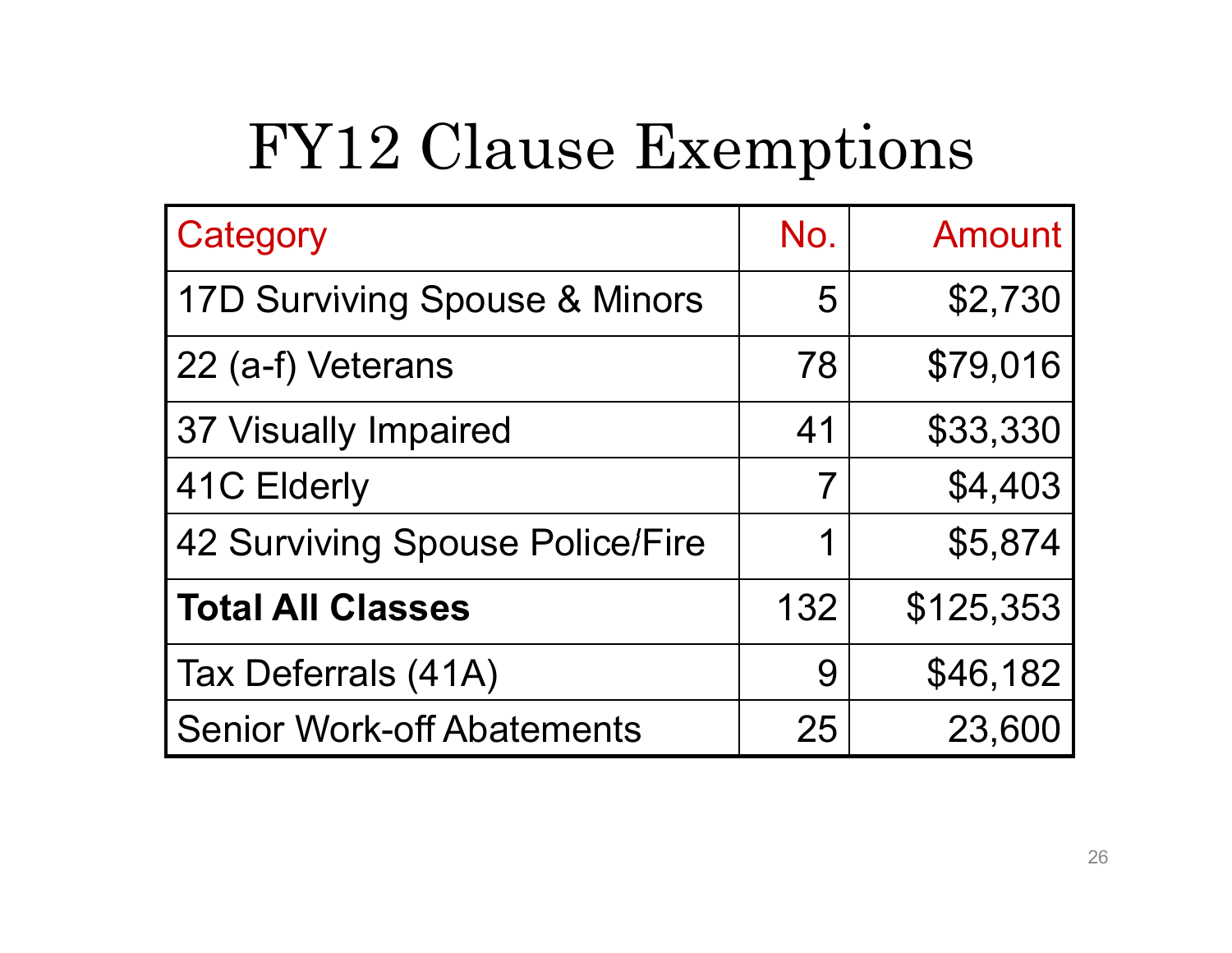## Olmsted Hill Develo pment